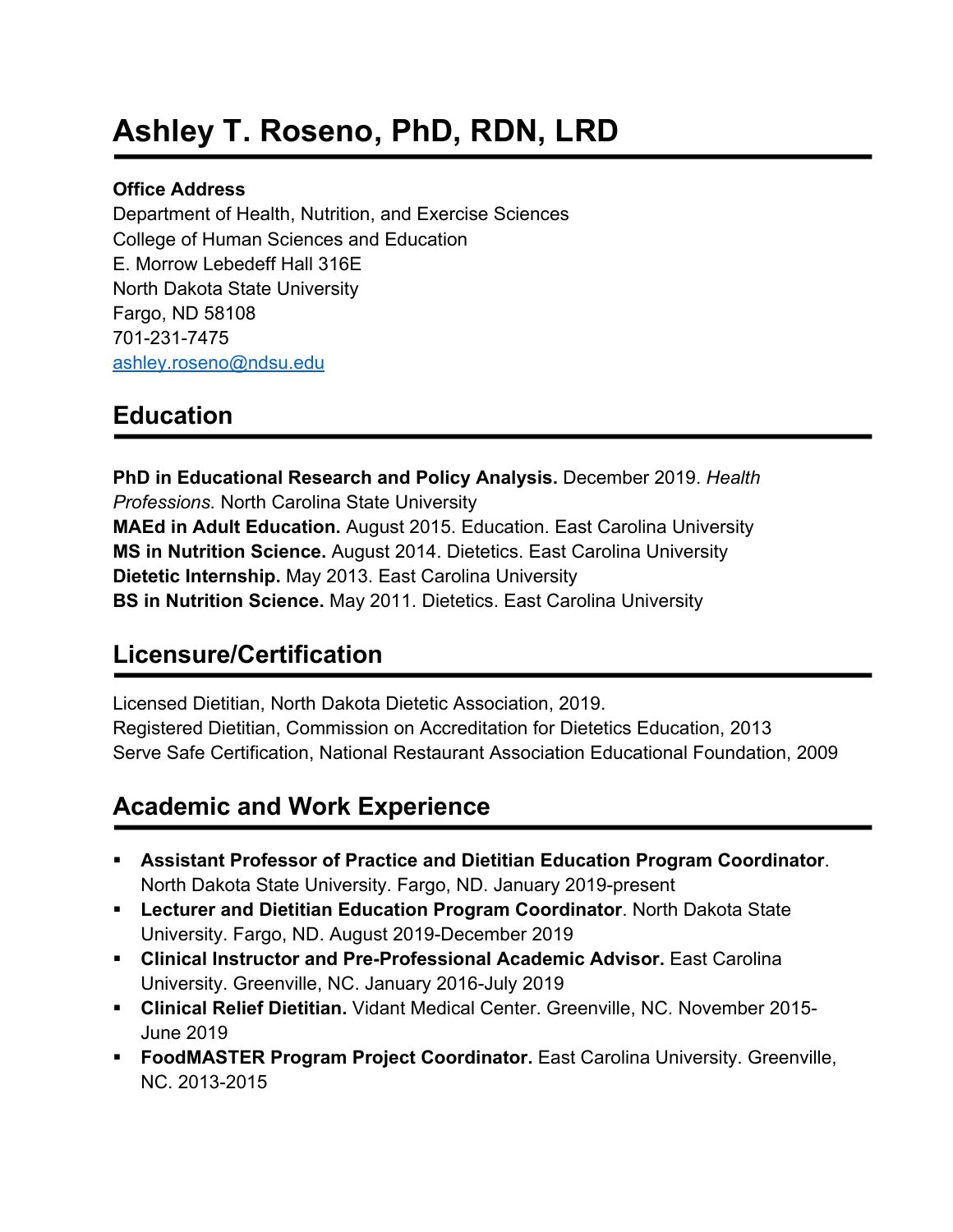- **Graduate Teaching and Research Assistant.** East Carolina University. Greenville, NC. 2011-2013
- **Undergraduate Research Assistant.** East Carolina University. Greenville, NC. 2010-2011
- § **Campus Recreation and Wellness.** East Carolina University. Greenville, NC. 2007- 2012. *Positions held:* Club Sports Site Manager (2010-2012); Facility Manager (2009-2012); Group Fitness Instructor (2007-2012); Private Swim Instructor (2007- 2012); Main Office Assistant (2008-2010); Fitness Trainer (2007-2009).
- § **Bell Arthur EMS EMT-Basic.** Bell Arthur, NC. 2009-2010
- § **City of Greenville Recreation and Parks.** Greenville, NC. 2005-2007. *Positions held:* Wellness Assistant (2005-2007); Kids Play Area (Daycare) Teacher (2005- 2007); Lifeguard (2005-2007); Private and Group Swim Instructor (2005-2007); Park Attendant (2005-2006).

# **Teaching Experience**

## **Graduate Level**

§ Nutrition Education (NDSU – HNES 724) Spring 2020\*

## **Undergraduate Level**

- Food Selection and Preparation Principles (NDSU HNES 261) Spring 2020
- Interprofessional Health Care Practice (NDSU HNES 400) Spring 2020
- § Food Systems Management 2 (NDSU HNES 460) Fall 2019
- Food Systems Management 2 Laboratory (NDSU HNES 460L) Fall 2019
- § Seminar (NDSU HNES 291) Fall 2019
- § Community Nutrition/Health Laboratory (NDSU HNES 442L) Fall 2019
- Advanced Vitamins and Minerals (ECU NUTR 3104) Fall 2017, Spring 2018
- § Food Science Lecture (ECU NUTR 2330) Fall, 2016, Spring 2017, Fall 2018, Spring 2019
- Food Science Laboratory (ECU NUTR 2330/2331) Fall 2016, Fall 2018, Spring 2019
- § Cultural Foods (ECU NUTR 1010) Summer '16-18\*

\*Indicates distance education course

# **Awards/Honors**

- Best Volunteer Involvement/Skills. East Carolina University Dietetic Internship. May 2013.
- Accreditation Council for Education in Nutrition and Dietetics (ACEND) Student Representative. 2012-2013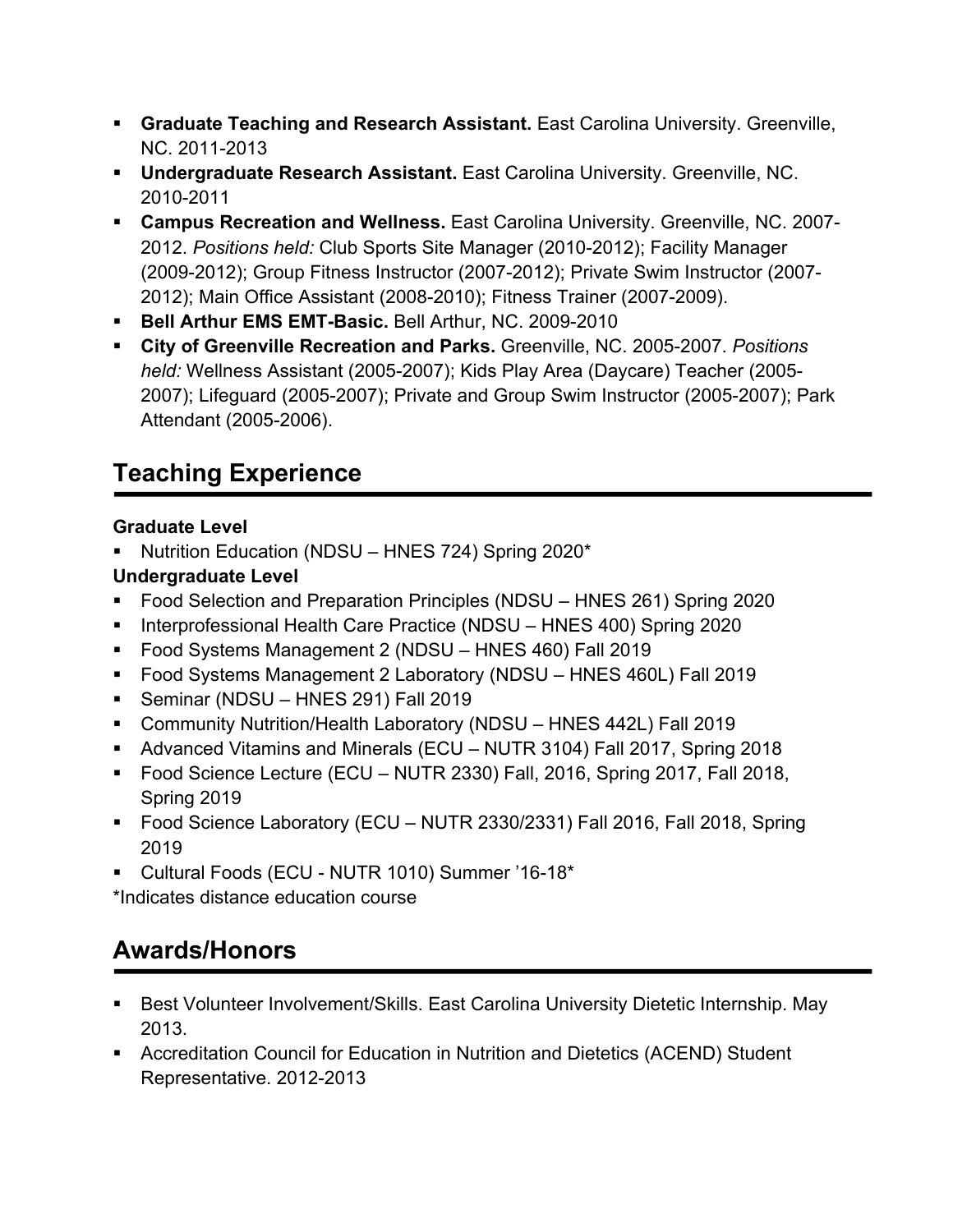- Award for Outstanding Graduate Research (Poster Presentation) 1st Place. 7th Annual Research and Creative Activity Week. 2012
- § Award for Outstanding Graduate Research (Poster Presentation) 1st Place. ECU Kappa Omnicron Nu Research & Creative Activity Symposium. 2012
- Academy of Nutrition and Dietetics Student Advisory Committee ACEND Representative. 2011-2012
- Accreditation Council for Education in Nutrition and Dietetics (ACEND) Student Representative-Elect. 2011-2012
- East Carolina University Board of Trustees Invited Research Presenter. 2011
- Research at the Capitol Invited Research Presenter. 2011
- § Undergraduate College of Human Ecology Research Forum Winner. 2011
- Outstanding Award for Undergraduate Research (Poster Presentation) 3rd Place. North Carolina Dietetic Association. 2011
- Outstanding Dietetics Student Award. North Carolina Dietetic Association. 2011
- Award for Outstanding Undergraduate Research (Oral Presentation) 1st Place. ECU Kappa Omnicron Nu Research & Creative Activity Symposium. 2011
- Award for Public Speaking Excellence. ECU School of Communication James Rees Oratorical Exhibition. 2011

# **Scholarly Activities**

## **Peer-Reviewed Publications:**

### *In Progress*

**Roseno, A.,** Diaz, S., Young, R., Sherron, T., & Duffrin, M. FoodMASTER: Validation of an in-service teacher professional development satisfaction survey. *Journal of STEM Outreach*

## *Published Articles*

- Duffrin, M.**, Roseno, A.,** Stage, V., Moore, S., Lynch, A., Dickerson, D. & Diaz, S. The Importance of Improving Underserved and Underrepresented Minority Youths' Attitudes Toward Science: Validation of a Short Form Assessment of Attitudes in Science Constructs for Fourth Grade (AASC-4). *Journal of STEM Outreach, 1,* 1- 13.
- **Roseno, A.,** Duffrin, M., Carraway-Stage, V. (2017) Process Evaluation of FoodMASTER Middle Grades: An Integrative Approach to Nutrition Education in the Science Classroom. *Journal of Health Behavior and Policy Review, 4(5), 491- 502*.
- Hodges, C., **Roseno, A**, Duffrin, M.W., & Stage, V. (2016). Evaluation of Nutrition Knowledge in Eighth-Grade Students in Eastern North Carolina (NC) Based on NC Healthy Living Standards. Journal of Food and Nutrition, 47(3), 332-245.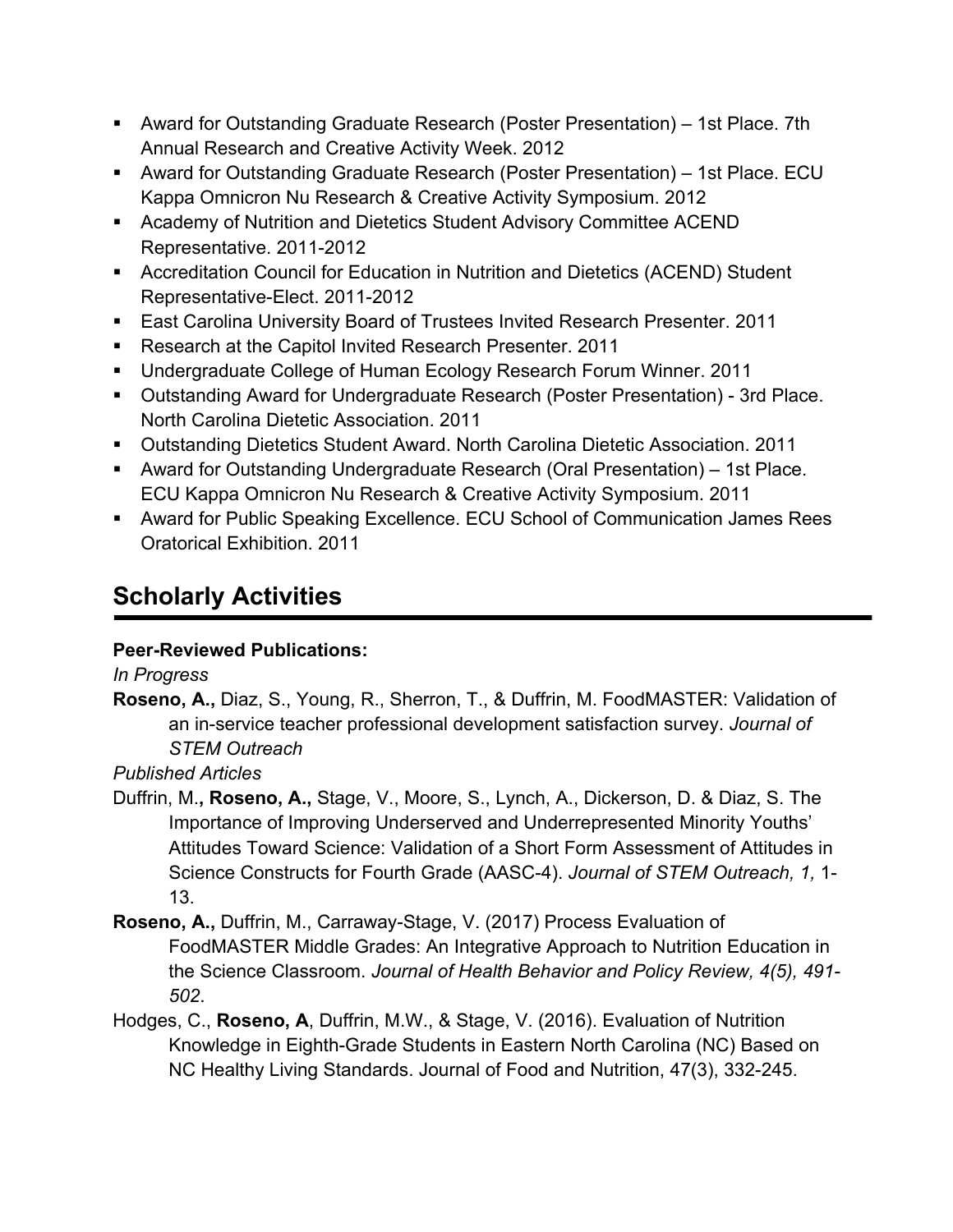- Stage, V., **Roseno, A.**, Hodges, C., Hovland, J., Diaz, S., Duffrin, M.W., & (2016). Implementation of a Food-based Science Curriculum Improves 4th Grade Educator's Self-efficacy for Teaching Nutrition. *American Journal of Health Education. 47*(3), 155-162.
- **Roseno, A.,** Carrarway-Stage, V**.**, Hoerdemann, C., Diaz, S., & Duffrin, M.W. (2015). Foodbased Science Curriculum Increases 4th Graders Mathematics Knowledge. *School of Science & Mathematics*, 115(1), 14-21.
- **Roseno, A.,** Carraway-Stage, V., Geist, E., Duffrin, M. (2015). Exploring Sunflower Seeds: A thematic approach to science inquiry for young children. *Young Children. 70*(3), 88-91*.*

#### **Curricular Resources (Books)**

- Carraway-Stage, V., **Roseno, A**., White, M., & Duffrin, M. (2016). FoodMASTER Middle Grades 6-8 - Science. *FoodMASTER Press*. ISBN: 978-0-9863691-4-8
- Duffrin, M., McLeod, S. & **Roseno, A.** (2011). Home-based Food Laboratories for the Adult Learner. *FoodMASTER Press*.

*Contributing Author*

Ammerman, A., Jackson, E., Duffrin, M., & Carraway-Stage, V. (2015). FoodMASTER Intermediate Grades 3-5, Supplement. Food on the Farm. FoodMASTER Press. ISBN: 978-0-9863691-0-0

#### *Reviewer*

Duffrin, M., Hovland, J. & Carraway-Stage, V. (2015). Food-based Experience for the Adult Learner. Laboratory Manual. ISBN: 978-0-9863691-1-7

#### **Poster Presentations**

- Obreiter, M, & **Roseno, A**. (2017) Sucralose and Stevia Substitution in Lemon Pound Cake: A Sensory Evaluation. Food and Nutrition Conference and Exposition. Chicago, IL
- **Roseno, A.,** Johnson, J., Duffrin, M., & Stage, V. (2016). Creating an Appetite for Nutrition Science: Evaluation of a Food-Based Professional Development Workshop for 6th-8th grade Teachers. *Journal of the Academy of Nutrition and Dietetics.*
- Hodges, C., **Roseno, A.,** Duffrin, M., & Stage, V. (2016) Evaluation of Nutrition Knowledge in Eighth Grade Students in Eastern North Carolina Based on the North Carolina Healthful Living Essential Standards. *Journal of the Academy of Nutrition and Dietetics.*
- Carraway-Stage, V. **Roseno, A.,** White, M., & Duffrin, M. (2015). FoodMASTER Middle Grades: Process Evaluation of an Integrative Food-based Laboratory Science Curriculum. *International Journal of Behavioral Nutrition & Physical Activity.*
- Carraway-Stage, V., **Roseno, A.,** Duffrin, M.W. & (2014). FoodMASTER Middle Grades: Taking a Bite out of Science Science. *3rd Annual North Carolina*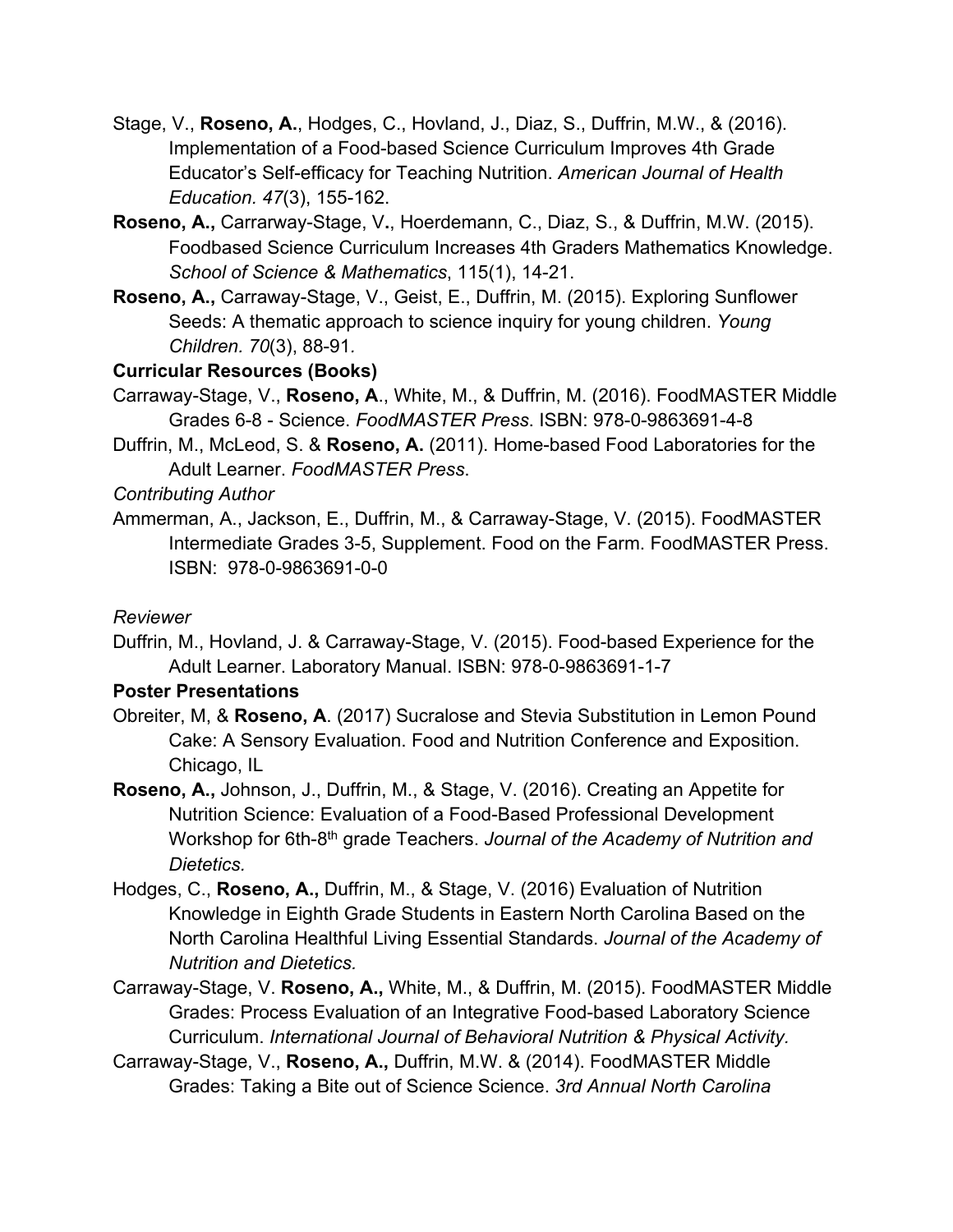*Association for Biomedical Research's Bridging the Gap Conference*. Raleigh, NC.

- Hodges, C., **Roseno, A.,** Duffrin, M.W., & Carraway-Stage, V. (2014). Female Middle School Students Living in Eastern North Carolina Have a Higher Nutrition Knowledge Compared to Males. ECU 8th Annual Research Week. (Oral Presentation). Greenville, NC. **AWARD:** 8th Annual RCAW Outstanding Undergraduate Research Oral Presentation (1<sup>st</sup> Place – Social Science Division)
- Hodges, C., **Roseno, A**., Duffrin, M.W., & Carraway-Stage, V. (2014). Female Middle School Students Living in Eastern North Carolina Have a Higher Nutrition Knowledge Compared to Males. *Journal of the Academy of Nutrition and Dietetics.*
- Carraway-Stage, V., **Roseno, A.,** Duffrin, M.W. (2014). FoodMASTER Middle Grades: Development and Pilot Evaluation of an Integrative Food-based Science Curriculum. Journal of Nutrition Education & Behavior, 46(4), S144.
- **Roseno, A.,** Hoerdemann, C., Carraway-Stage, V., Hovland, J., Diaz, S., & Duffrin, M.W. (2013). Integrative Food-Science Curriculum Increases 4th Graders' Math Knowledge. *Journal of the Academy of Nutrition and Dietetics; 113*(9).
- Radford, B., **Roseno, A.,** Duffrin, M., Carraway-Stage, V. (2014) Trends in Dietary Intake Among Middle School Students in Eastern North Carolina. Research & Creative Achievement Week. Presented in Greenville, NC. **AWARD**: College of Human Ecology Outstanding Undergraduate Research Poster Presentation (Honorable Mention)
- Hoerdemann, C., **Roseno, A.,** Carraway-Stage, V., Hovland, J., Diaz, S., & Duffrin, M. (2013). Integrative Food-Based Science Curriculum Increase 4th Graders' Math Knowledge. Research & Creative Achievement Week. Presented in Greenville, NC.
- **Roseno, A.,** Mcleod, S., Carraway-Stage, V., Woods, B., Duffrin, M. (2012). Student selfefficacy and attitude towards a web-based instructional method for a food science course and lab experience. College of Human Ecology Research Forum & East Carolina Research and Creative Activity Week. Greenville, NC. **AWARDS:** 7th Annual RCAW Outstanding Graduate Research Poster Presentation (1st Place – Social Sciences Division)
- **Roseno, A.,** Carraway-Stage,V., Duffrin, M. (2011). FoodMASTER: Utilizing hands-on, food-based lessons to introduce new foods in the preschool classroom. Food and Nutrition Conference and Exposition. San Diego, CA. **AWARDS**: (1) NCDA Outstanding Award for Undergraduate Research (Poster Presentation) - 3rd Place; (2) ECU Kappa Omnicron Nu Research & Creative Activity Symposium – Award for Outstanding Undergraduate Research (Oral Presentation) – 1st Place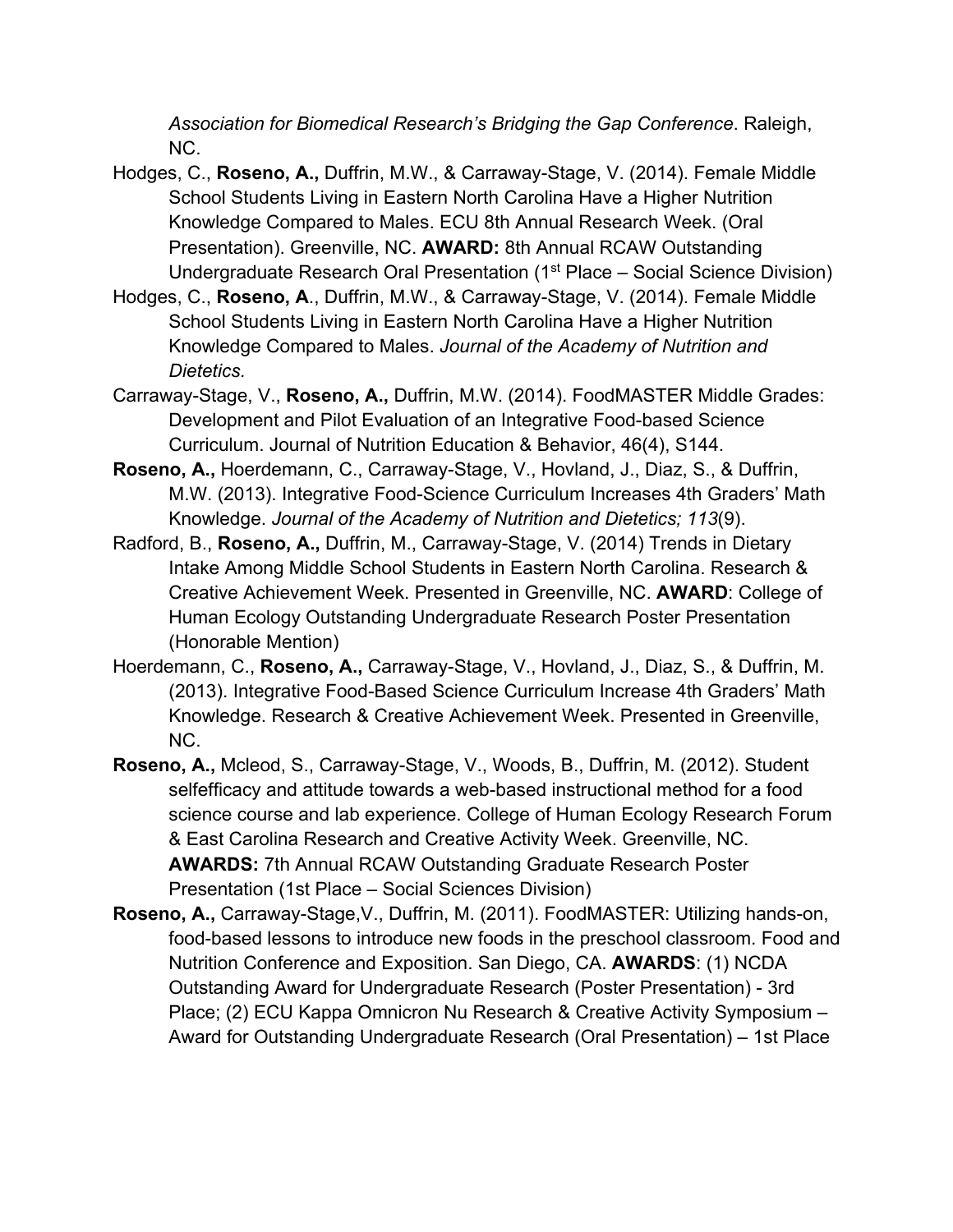- **Roseno, A.,** Carraway-Stage, V., Duffrin, M. (2011). Using inquiry methods to introduce food science concepts to preschool children. Institute of Food Technology Conference. Ne Orleans, LA.
- **Roseno, A**., Bethea, N., Heidal, K. (2010). Correlation between eating and exercise habits among college students at East Carolina University. College of Human Ecology Research Forum. Greenville, NC. **AWARDS**: ECU Kappa Omnicron Nu Research & Creative Activity Symposium – Award for Outstanding Undergraduate Research (Poster Presentation) – 3rd Place

#### **Oral Presentations**

*Peer Reviewed Presentations*

- Obreiter, M, & **Roseno, A**. (2017) Sensory Evaluation of Consumer Acceptability of Sugar Substitutes in Lemon Pound Cake. ECU 11<sup>th</sup> Annual Research Week. (Oral Presentation). Greenville, NC.
- **Roseno, A.** & Bowles, T. (2016). Diabetes Education: Making a Case for Inpatient Education. *57th Annual Adult Education Research Conference*. Charlotte, NC.
- **Roseno, A**., Johnson, J., & Carraway-Stage, V. (2015). FoodMASTER Intermediate: Using Food as a Tool to Teach Science and Mathematics. *4th Annual North Carolina Association for Biomedical Research's Bridging the Gap Conference*. Raleigh, NC.
- **Roseno, A.,** Carraway-Stage, V., Duffrin, M. (2011). FoodMASTER: Utilizing hands-on, foodbased lessons to introduce new foods in the preschool classroom. College of Human Ecology Research Forum & East Carolina Research and Creative Activity Week. Greenville, NC.

*Non-peer Reviewed Presentations*

- **Roseno, A.** (2018). Stress and You: Health Eating 101. City of Greenville Employee Lunch and Learn, Greenville, NC.
- **Roseno, A.,** Johnson, J. (2015). FoodMASTER Middle Grades Summer Camp Teacher Training. 2nd Annual John Coley Little STTEM camp. Kinston, NC. [Invited Presentation
- **Roseno, A.** (2015). City of Greenville Lunch and Learn: General Healthful Meal Planning Tips. Greenville NC.
- **Roseno, A.** (2014). City of Greenville Lunch and Learn: Healthy Lunches on a Budget, Greenville NC.
- Carraway-Stage, V., **Roseno, A.** (2014) FoodMASTER: Food as a Teaching Tool in Eastern NC 8th-Grade Science Classrooms. North Carolina State University Nutrition Science Seminar. Raleigh, NC. [Invited Presentation]

### **Professional Workshop/Training Presentations**

Duffrin, M, and **Roseno, A.** (2019). FoodMASTER: Using Food as a Tool to Teach Mathematics and Science. DuPage Annual Professional Development Day. Naperville, IL.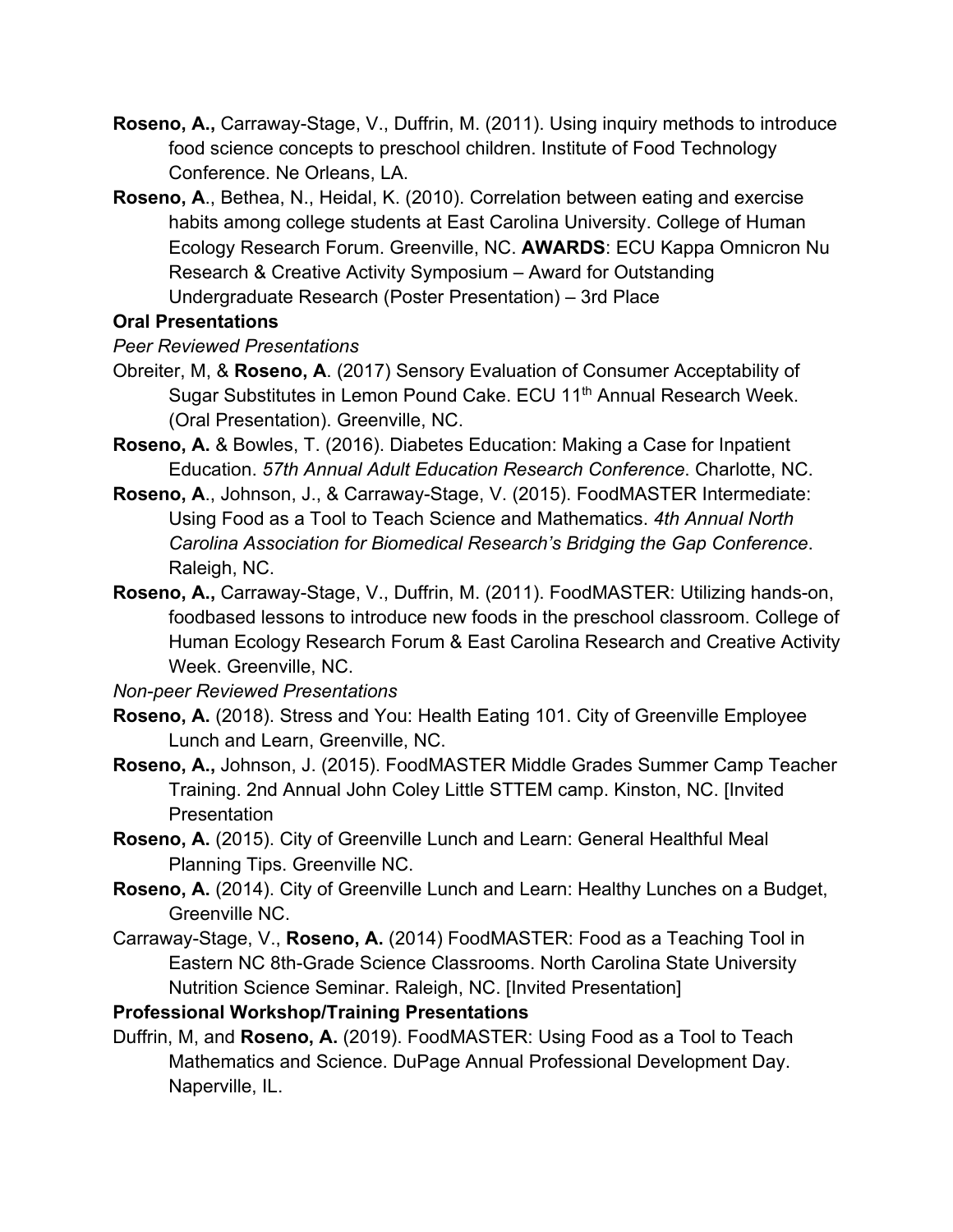- **Roseno, A.** & Lynch, A. (2018). FoodMASTER: Using Food as a Tool to Teach Mathematics and Science. 17th annual Summer Institute for K-12 Educators. Kerriville, TX.
- Duffrin, M, & **Roseno, A.** (2018). FoodMASTER: Using Food as a Tool to Teach Mathematics and Science. North Carolina Association of Family and Consumer Sciences 100th Annual Conference. Wilmington, NC.
- **Roseno, A.,** & Dufrin, M. (2017). FoodMASTER Middle and Intermediate Science Teacher Training. Wake Forest, NC. [Invited Workshop]
- **Roseno, A.**, Johnson, J., Duffrin, M.W., & Stage, V. (June, 2016). State FoodMASTER Middle Science Teacher Training. Greenville, NC.
- **Roseno, A.,** Johnson, J., Duffrin, M.W., & Carraway-Stage, V. (February, 2016). State FoodMASTER Middle Science Teacher Training. Greenville, NC.
- **Roseno, A.,** Johnson, J., Duffrin, M.W., & Carraway-Stage, V. (November, 2015). State FoodMASTER Middle Science Teacher Training. Raleigh, NC.
- Caraway-Stage, V., White, M., **Roseno, A.** & Duffrin, M. (November, 2014). State FoodMASTER Middle Science Teacher Training. Discovery Center Charlotte, NC. [Invited Workshop]
- Carraway-Stage, V., **Roseno, A**. & Duffrin, M. (June, 2014). State FoodMASTER Middle Science Teacher Training. Greenville, NC.
- Carraway-Stage, V., **Roseno, A**. & Duffrin, M. (June, 2013). State FoodMASTER Middle Science Teacher Training. Greenville, NC.

#### **Televised Presentations**

- Growing Up Fit! American Heart Month: Healthy Recipes. Main Presenter. February 7, 2012.
- Growing Up Fit! National Nutrition Month: Healthy Recipes. Secondary Presenter. March 13, 2012.
- To Your Health. Good and Bad Sugars. Script and set preparation. January 2012.
- To Your Health. Child Wellness: Fitness and Healthy Beverages. Script and set preparation. January 2012.

To Your Health. The Breastfeeding Mother. Script and set preparation. January 2012. To Your Health. Diabetes Support Group. Script and set preparation. January 2012.

# **Service**

## **Membership**

- Phi Kappa Phi Honor Society. 2017-current
- Kappa Delta Pi Education Honor Society. 2015-current
- § North Carolina Dietetic Association (NCDA). 2010-2019
- Academy of Nutrition and Dietetics (AND). 2010-current
- East Carolina University Student Dietetic Association. 2007-2014